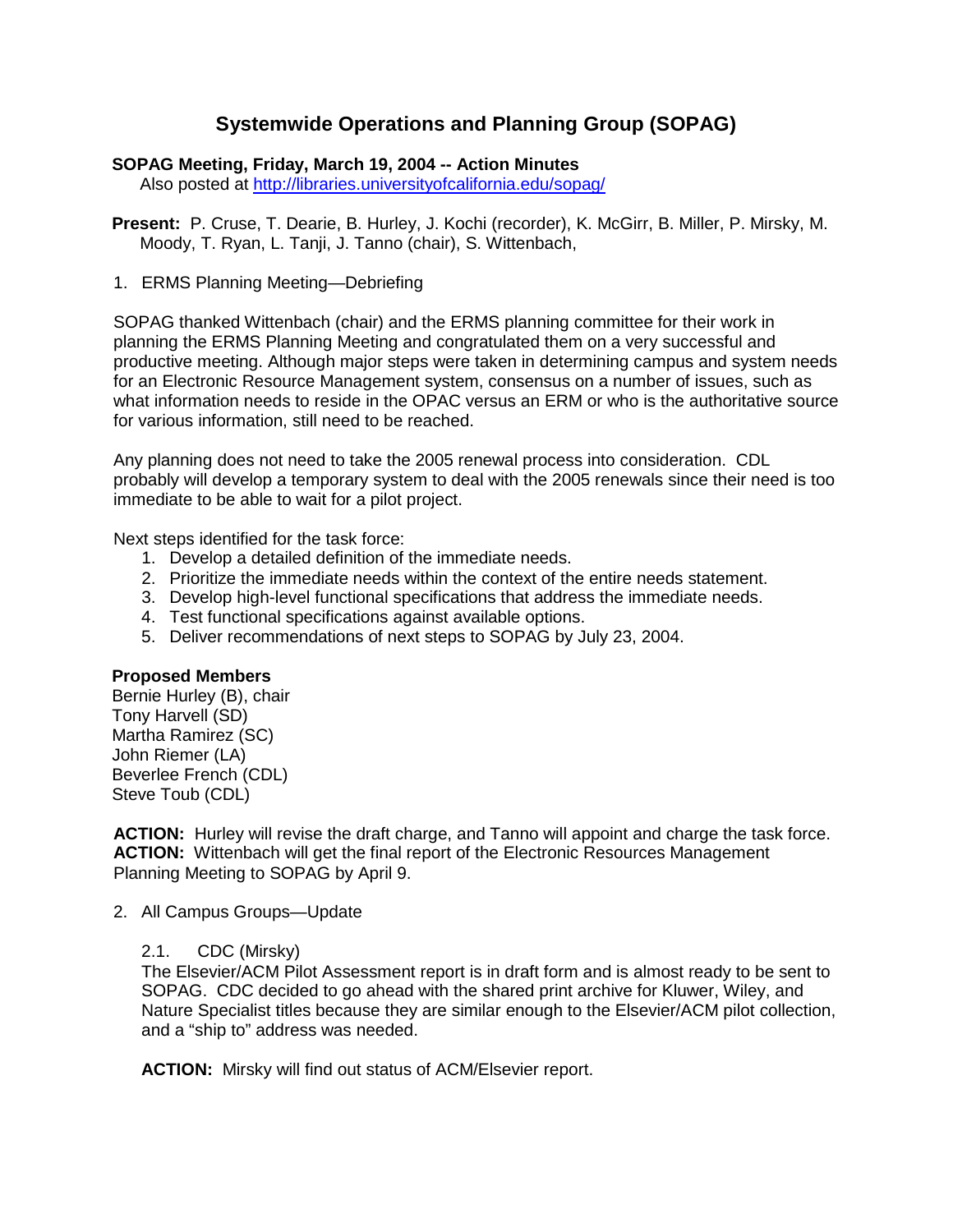# 2.2. HOPS (Moody)

HOPS is meeting in a couple of weeks. SOPAG is still waiting to hear back from the ULs concerning the request to add a LAUC representative to the Information Literacy CIG.

#### 2.3. HOTS (Miller)

SOPAG discussed the HOTS recommendation that an Acquisitions Advisory Group (AAG) be created that reports to HOTS. HOTS felt that an AAG would allow campuses to better coordinate on acquisition issues. Since acquisition issues cross so many areas, the AAG would report to HOTS but would be available to any of the ACGs in an advisory capacity.

SOPAG recommended changes to the charge:

- 1. Remove "automatically" from the membership statement and change it to "anticipated" so it reads "The individual in charge of the primary acqusitions process…is anticipated to be a member…."
- 2. In the membership statement, remove the sentence about LAUC (LAUC is not represented on CIGs).
- 3. Membership has to be approved by SOPAG.
- 4. Under recommendation/decision process, remove first line.
- 5. Change name from Acquisitions Advisory Group to Acquisitions Common Interest Group to conform to other SOPAG groups.

A related discussion took place about the agendas of Common Interest Groups but was deferred until the next in person meeting in May.

**ACTION:** Tanno will inform HOTS of the recommended changes to charge. Once the changes have been made, the CIG is provisionally approved for a year. Tanno will inform HOTS that the CIG needs to come up with an action agenda on what issues they will address for the year. HOTS should inform SOPAG of the agenda. Tanno will ask HOTS to provide SOPAG with a list of recommended members.

**ACTION:** Tanno will add a discussion of CIGs to the agenda of the May meeting.

# 2.4. LTAG (Ryan)

Ryan has been working on SOPAG's SharePoint instance. SOPAG will use it to develop the bullet list for the strategic directions document (see item 4.1).

Directions on using SharePoint

URL: libteams.library.ucla.edu/sopag/ Domain: library

Logon screen will have either User ID/Password/Domain or just User ID/Password. If the system doesn't ask for a domain, you need to put "library\*your User ID*" in User ID field.

**ACTION:** SOPAG will use SharePoint to create the bullet list for the strategic directions document.

**ACTION:** SOPAG members should try to upgrade to Office and Windows 2000 for optimal use of SharePoint.

**ACTION:** Moody will add Merced to the SOPAG list of members.

Tanno asked if LTAG has discussed how to share UC developed software. Ryan reported that LTAG is working on it but has not yet developed a proposal.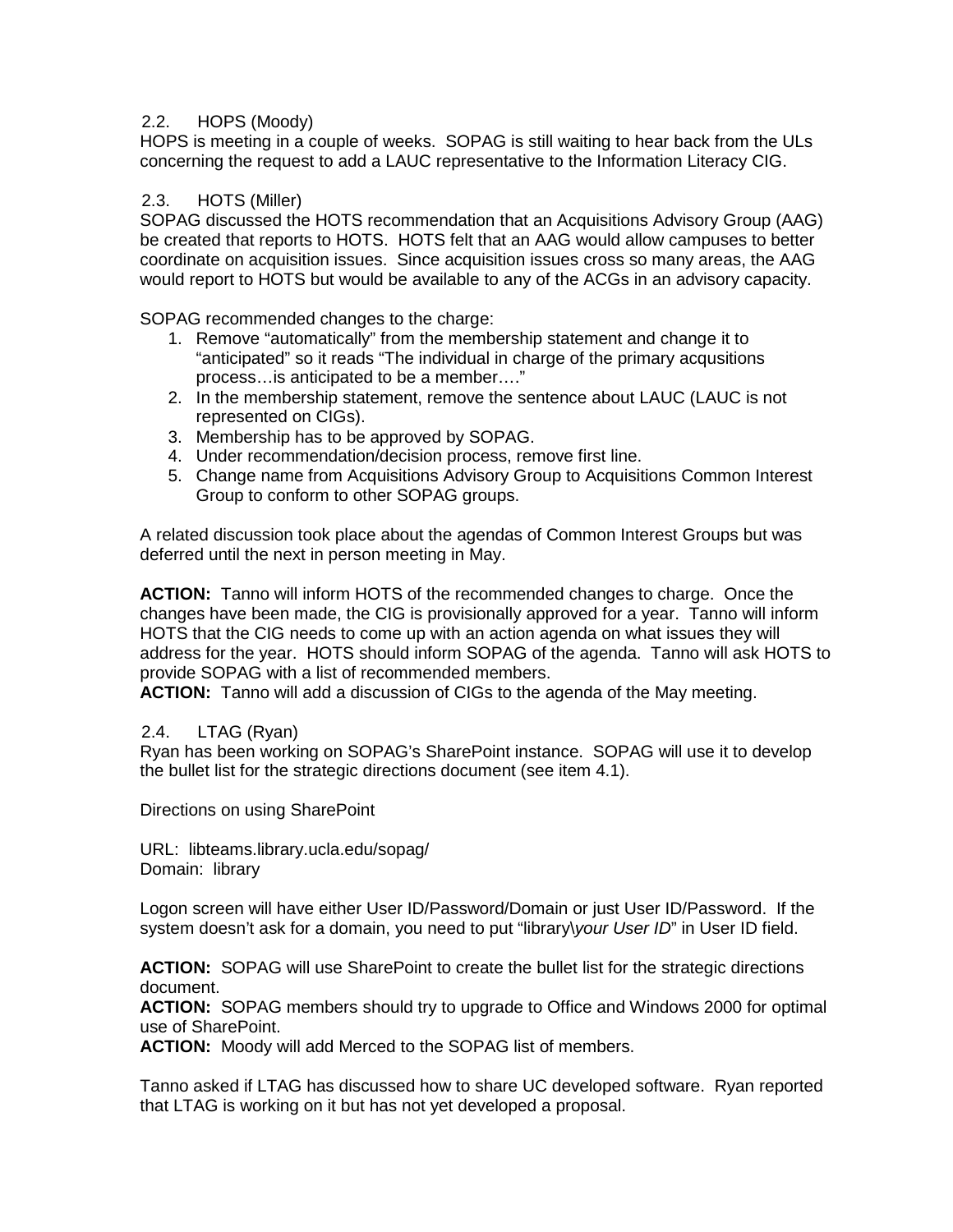# 2.5. RSC (Dearie)

Dearie shared SOPAG's feedback concerning the advanced mechanisms for document delivery document with RSC. The chair of the task force is on extended leave, so the RSC Chair (C. Bellanti) is looking for another member to lead the process.

# 3. Report on CDL Related Items

### 3.1. Uniform Titles

CDL has tested the ability to sort by uniform title, and it looks promising. They have discovered a configuration bug that requires help from Ex Libris to solve. However, reindexing of the database will not be required, so it may be possible to release after the bug has been worked out. The sorting feature will solve some problems but not all of them. It is not the "Harvard solution." Cris Campbell will write up a synopsis for distribution.

**ACTION:** Campbell will write up a synopsis of the sorting feature and distribute it to SOPAG.

#### 3.2. CBS/Request/Desktop Delivery

CDL has negotiated with UCLA to continue Jennifer Lee's appointment at 50% through May and 25% through October to assist with VDX implementation. ILL statistics, general statistics and billing reports still need to be developed. Also a patron interface must be developed before Santa Cruz can use VDX to borrow. The blocking of materials that have electronic equivalents has been turned off in Request.

#### 3.3. Streamlining Link Resolver Services for UC

CDL is discussing the issues and is visiting stakeholders to understand their needs. After discussions with stakeholders, CDL will develop a problem statement and share with SOPAG for wider consultation. The problem statement probably will be ready for distribution next month.

**ACTION:** CDL will draft a problem statement and distribute it to SOPAG.

# 3.4. CDL Updates in the Spring

E. Meltzer and J. Ober would like SOPAG to coordinate who will attend the CDL Updates. SOPAG discussed how spaces should be allocated. It was decided to use the same method as deciding slot allocation for workshops. Notices about the Updates will be sent to Users Council and included in CDL-INFO, but staff will be directed to talk to their SOPAG representative if they are interested in attending. Mirsky asked if CDL is considering videoconferencing or taping the Updates so people who cannot attend can still see the presentations. Cruse will investigate the possibility.

SOPAG recommended that CDL change the name since "Update" has a long history and there are preconceptions on how an Update will function. Wittenbach suggested that a feedback session be included in the Update, but it was decided that a better method of gathering this information would be a survey by Users Council.

**ACTION:** Cruse will look into videoconferencing or videotaping presentations. **ACTION:** Cruse will take back to CDL the suggestion of doing a feedback survey of how communication with the campuses is working.

**ACTION:** Ryan and Mirsky will update the workshop allocation formula and apply it to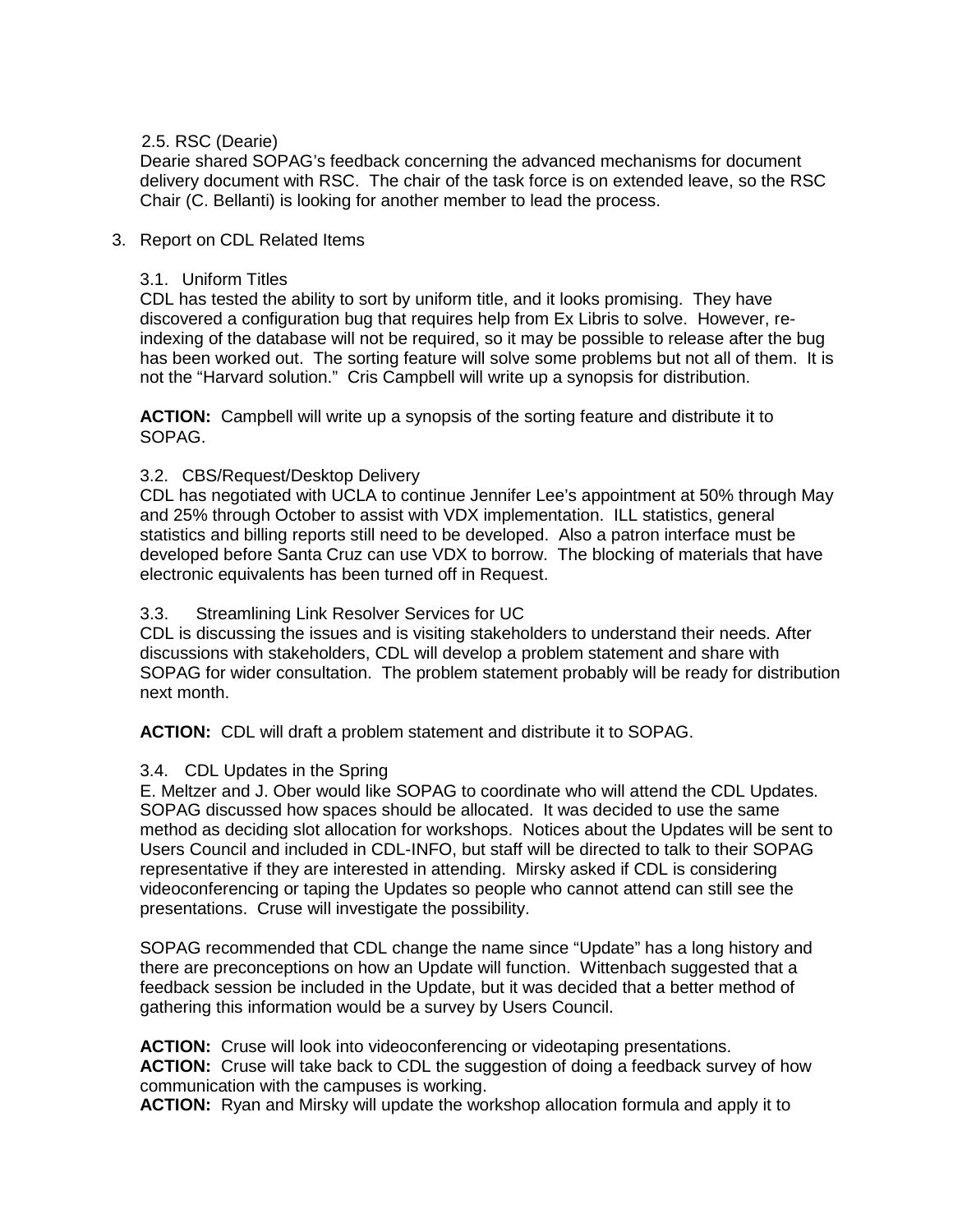determine the attendance of each campus.

**ACTION:** SOPAG will send E. Meltzer the names of campus participants by May 10. (NOTE: This was later changed. Northern campuses should send names to Bernie Hurley, and Southern campuses should send names to Terry Ryan. Campuses can send a wait list if interest outweighs allotted slots.)

4. Systemwide Library Planning

4.1. Strategic Directions Document

The latest draft was endorsed by ULs at San Diego meeting. CDL has developed "skins" (customized summaries) from the strategic document for various audiences. They want to develop one for library staff in time for the Updates and need SOPAG to identify what's important for library staff and the ACGs.

**ACTION:** SOPAG will identify bullet points that are important to library staff and the ACGs. The initial list needs to be completed in time for discussion at the April 23 SOPAG meeting. Final bullet list is due to Cruse by May 1.

**ACTION:** SOPAG will use SharePoint to create the bullet list.

**ACTION:** Cruse will send faculty, budget, and finance "skins" to SOPAG.

4.2. Scholarly Communication

Campus library and CDL staff will meet on April 28 to discuss a scholarly communication plan. Issues for discussion: share information about campus/OP based scholarly communications efforts, initiatives, and plans; review the libraries' agreed scholarly communication strategy meeting and review implementation details opportunities; and to develop effective mechanisms for leveraging our distributed efforts. The hope is that the meeting will confirm and clarify the need for some ongoing structure or group to support collaboration and collective activities related to scholarly communication.

5. Task Force on Visual Resources—Next Steps

Tanno is working on a summary of the comments from the ACGs and campuses to inform SOPAG 's discussion of next steps to take with regard to digital visual resources. Laine Fareley will review the summary and comment on where the Image Demonstrator Project responds to or addresses the concerns expressed in the comments.

6. Implementing Shared Collections of Government Information—Update

6.1. Judy Russell (Superintendent of Documents) letter

Cruse will meet with Russell next week and have discussion with her, Linda Kennedy and Sherry DeDecker about shared federal depository collections and ownership. Cruse will follow up the meeting with a letter that summarizes their discussion.

**ACTION:** Dearie will send revised letter to SOPAG.

#### 6.2. Selected Titles

SOPAG determined the Task Force should go through SOPAG representatives to solicit holdings for the shared collection. The shared collection titles should be made the copy of last resort.

**ACTION:** The Task Force will contact the SOPAG representative on each campus to solicit holdings for the shared collection.